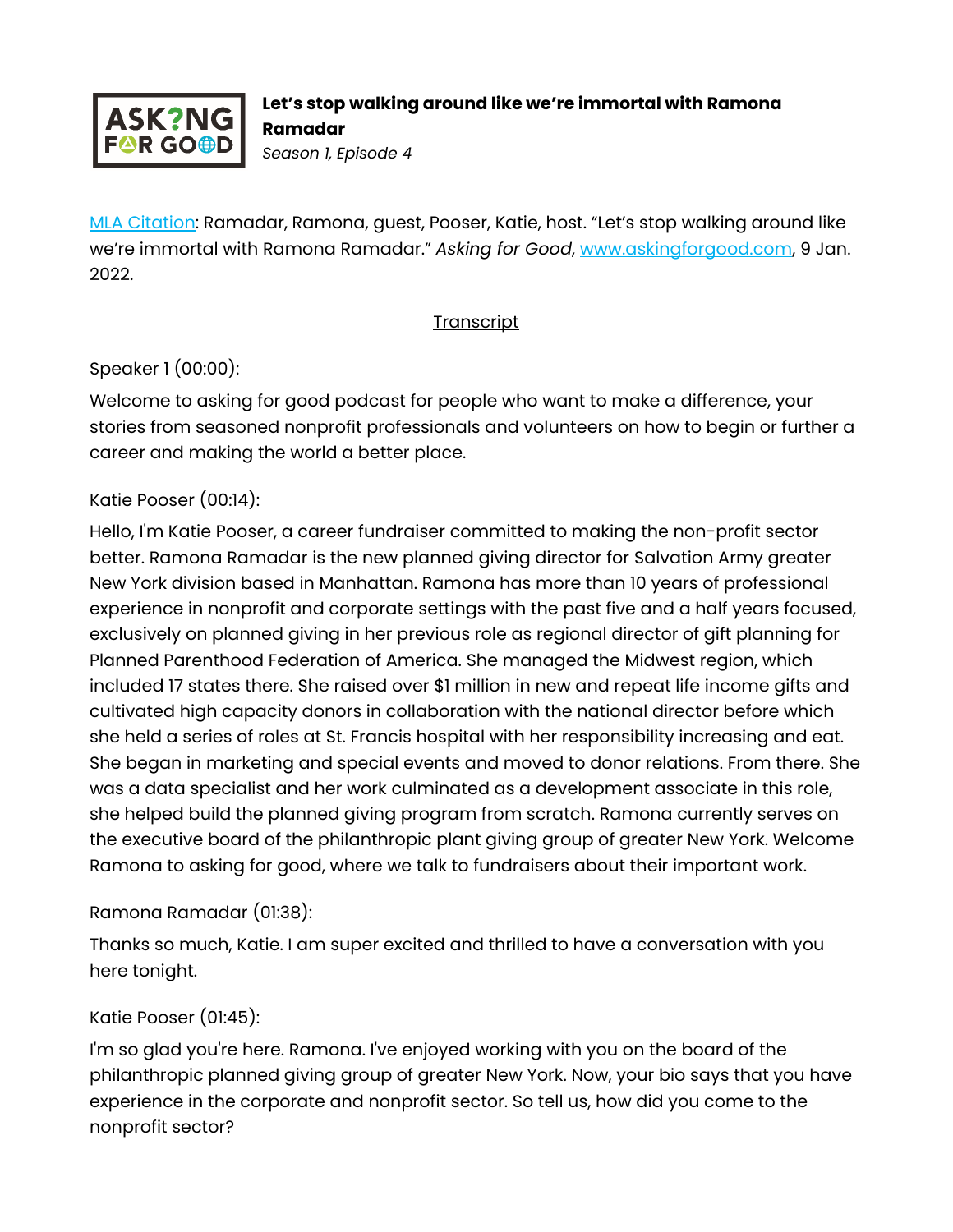# Ramona Ramadar (02:02):

I feel like I fell into it by accident. I have an undergrad degree in biology and while it doesn't show on my resume, I actually worked in research for two years. I thought about going to medical school for like 10 minutes and then did the calculation of what the costs would be and the time. And then I decided that may not be for me. So I thought I would get like a PhD in chemistry or biology started working in research and then realize that living on a stipend or research grant is not the way to pay bills. And I have a lot of respect for, for people in that field, in that profession. It's one of the areas I think we really, really need to, to help compensate those folks because they're the ones that are coming out with all the cures and things for us. But in any event I decided not to do that. So on my resume or LinkedIn, you may not see a lot of like my science stuff there. I used, I had a science resume separately, so I fell into it by accident. Really? How

Katie Pooser (03:09):

Did you fall into the nonprofit sector?

Ramona Ramadar (03:12):

So I worked in research. I didn't, didn't really like what I was doing. It was very monotonous. It was on the backend. I had very little to no interaction with people. And then I thought, oh, maybe I should start exploring other things and believe it or not. I was actually driving home from work one day and I saw a sign that said career fair at St. Francis hospital. I got went home to cough. My scrubs got a suit on. I walked in and there was a table that said development. And I had no idea what that was and met the director of development there. We had a conversation and she said, well, you made it to the second interview. And I'm thinking

Katie Pooser (03:55):

So wonderful.

Ramona Ramadar (03:56):

So she called me back and then I got the job as a development associate. It was, yeah, it was really interesting. And then I think my development career started from that point.

#### Katie Pooser (04:06):

That's excellent. Well, you had so many roles there at St. Francis. So I think you would have some good insight for our listeners. When we think about knowing when it's time to advocate for ourselves, how did you go about gaining more responsibility at work?

Ramona Ramadar (04:23):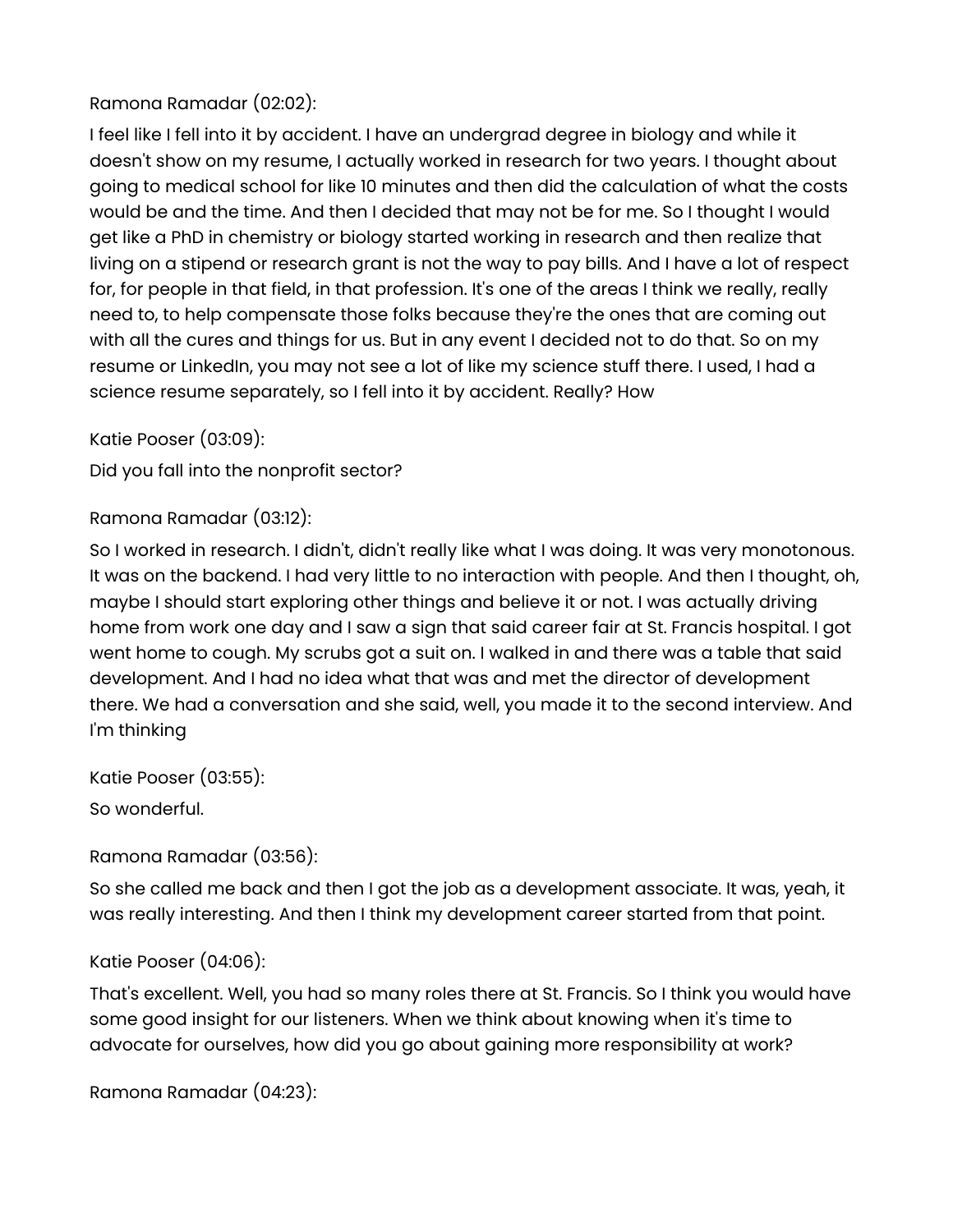So I worked at St. Francis hospital and at the time the development office was a very small shop. So we had less people and more, more roles and more things to do. So I think in my twenties, I just had this you know, yearning for curiosity and learning new things. And I will say, you'll know when it's time, when you're ready to move on. If you can do your job, I have the sprays I say to myself, if I can do my job in my sleep, or if I, I just know it's so well that I don't even need to think it's it's time, right. It really is. And, and that's going to be different for every person. I think it's, it's really it's really something internal and it's something that each and every one of us have to figure out on our own.

## Katie Pooser (05:18):

I have a quick interlude. I had a CEO, give me a call once and say, thank you for your work here. You've been outstanding. And we want to recognize you for that. Thank you. But are you challenged right now? Is this job challenging you? And you know, you have to be honest with them and yourself to say, it's, it's not, you know, I've got it figured out and it's not motivating me anymore. So, and I guess, likewise, I wonder when do you know that it's time to move to a new organization while

## Ramona Ramadar (05:57):

I was at St. Francis, I did receive about two to three promotions within the department. However, I had an inside look and I can tell, you know, where jobs were going, who was moving into what role. And I think once you have had the conversation with your boss or your employer, and you put your cards on the table and they know that you were interested in taking on more responsibilities, you want to learn, you want to grow once you do that. And you're, you're very clear about that. If, if you don't see other opportunities or investments, that's kind of a way of the organization saying maybe they don't, they can't right now, they don't have it in the budgets or, or it's not the right timing for whatever reason, but I strongly believe that each and every one of us we're in charge of our own careers. And yes, we have mentors. We have great bosses. We have friends, we have people to support us, but we are the ones that need to be our advocates. And I think once you start having those conversations and you, you feel like you're not getting the answers you want, then it's time.

# Katie Pooser (07:26):

That's a great point. You mentioned having a mentor. And I think that mentors can provide some wonderful perspective. And I don't know if your mentor has ever helped you see another angle in the current role that you're in or other possibilities that are out there has, has a mentor ever guided you.

Ramona Ramadar (07:47):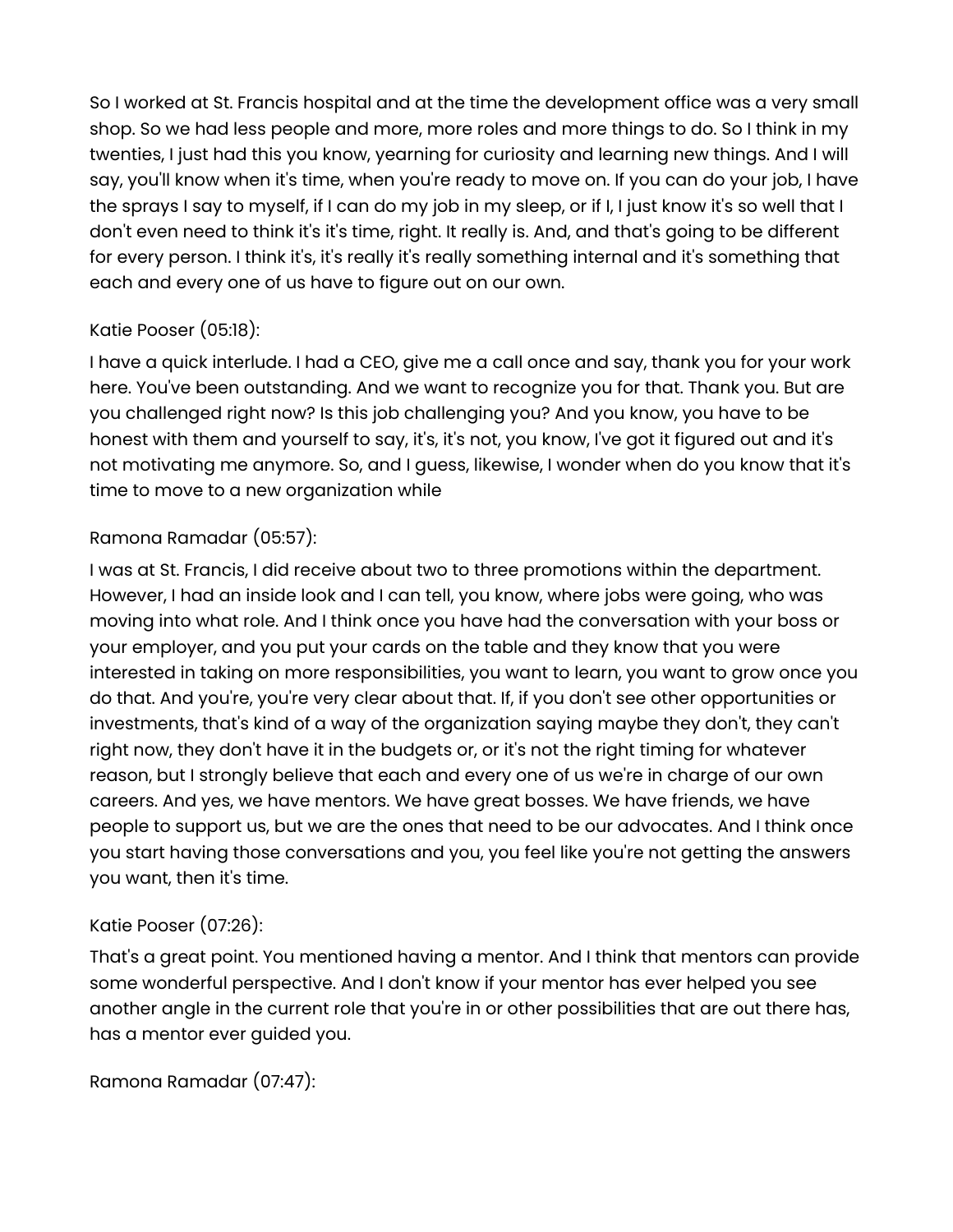Yes. And, you know, Katie, I will say I would not be where I am today without the support and advice and guidance of my mentor. She has been so instrumental. In fact, we, we have such a wonderful relationship. I'm so proud to not only call her a former colleague, but she's a friend. We worked at St. Francis hospital. I'm now in gift planning because of her. She really, she got hired at St. Francis to start the gift planning program there. And, you know, I had no idea first. I had no idea what development was. And then I had really no idea what gift planning was. So she really took me under her wings. She didn't have the support staff. They couldn't, they didn't couldn't afford to hire the support staff for her. So I raised my hand and I said, okay, sure, I'll help you with that.

## Ramona Ramadar (08:42):

And I worked with her, she, she showed me how to do all the PG count calculations, everything it's like, wow, this is not that bad. And within a year of working with her, she you know, actually my former boss she met her at a luncheon and she was looking to hire somebody. And she said, I have the perfect person for you. She came back to the office and she said, Ramona, send me your resume. And I said, for what? And she sent me the job description. And of course I looked at it and I said, you're crazy. There's no way I'm going, I'm qualified for this job. And she said, no, you are qualified. And here is why. And we went through a list of every reason I found why I was not qualified. She was able to like validate the reason why I was qualified and that I said, you are actually right. I am club. It was really empowering. And you know, the funny thing is Katie sometimes it's good to, I wish I could see, see myself through her eyes sometimes because I think I would have taken a lot more shots and applied for a lot more roles. But, you know, we can only do, do our best moving forward.

### Katie Pooser (09:55):

That's excellent. So if I'm hearing this correctly, you had a colleague at work, know your strengths, know your skills, know your ability almost better than you did, or that she was able to recognize it better than you were. And she came back and said, you've got to go out for this, this job. And you thought, no way I'm qualified. And she said, yeah, you are, look, you really are.

#### Ramona Ramadar (10:19):

And to this day, she'll say to me, whenever she says, oh, I think he should be doing this. And I think he should be doing that say, yes, you're absolutely right Question at any.

```
Katie Pooser (10:32):
Right?
```

```
Ramona Ramadar (10:33):
```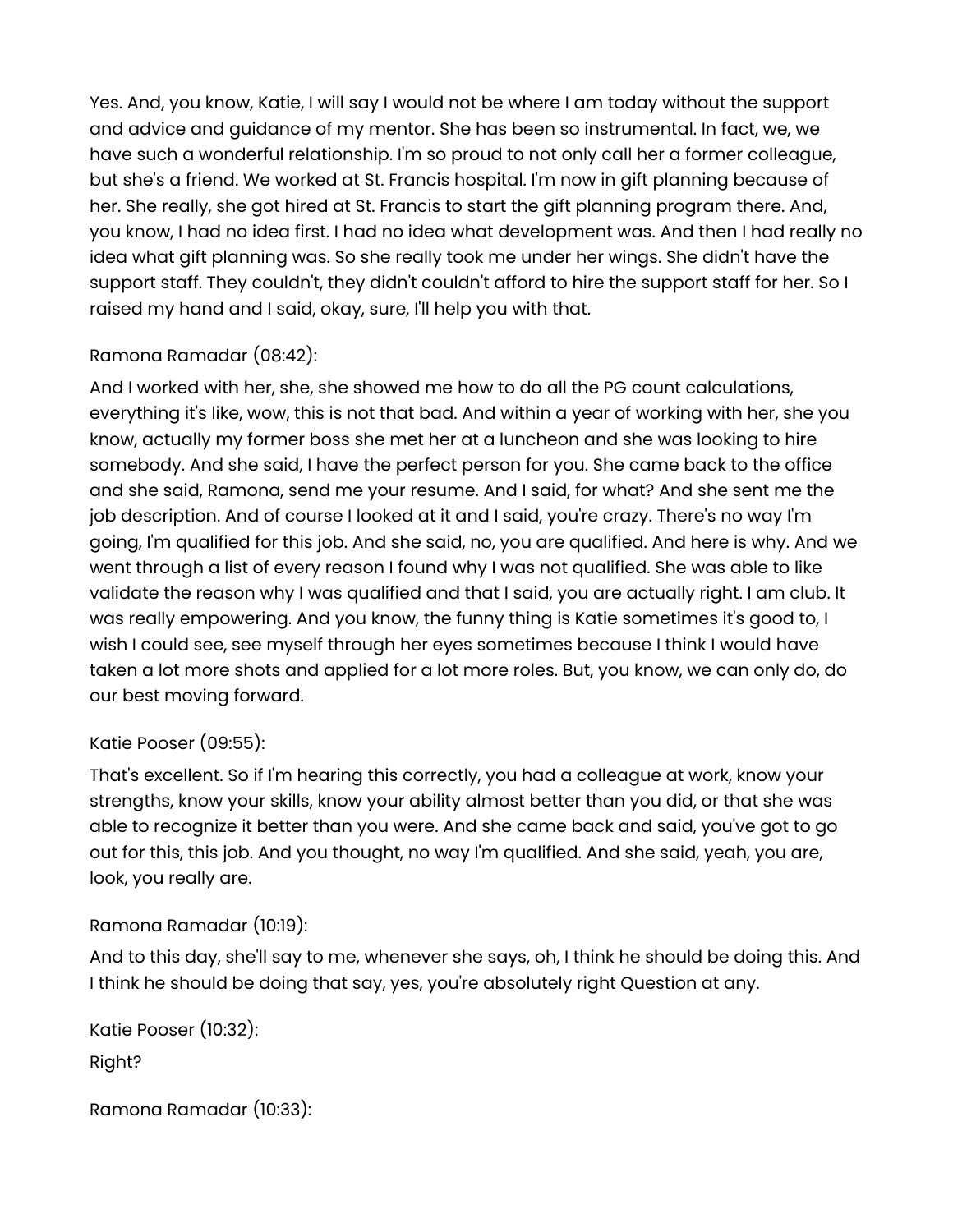### Right.

# Katie Pooser (10:35):

So she was the director of gift planning. And it's easy for us to jump into fundraising and development jargon. So fundraising is also called advancement or development. And then gift planning has also been called legacy, giving a state giving plan, giving a lot of different ways to say it, but it's basically non-cash assets and structured gifts. And the big elephant that most people shy away from is we are talking to donors. When we talk about a planned gift. We're oftentimes talking about their long-term financial plans and their estate plans. We're asking donors to remember our charity in their will or trust or other long-term financial plans. Ramona, I would love for you to share with our listeners and ask from your work in planned giving that would encompass this big elephant that we're talking about, the idea of death. Wow.

## Ramona Ramadar (11:38):

I worked at Planned Parenthood Federation of America. I was the regional director of planning there and I covered the Midwest one afternoon. A call got transferred over to me from somebody in Pennsylvania. And the coordinator just told me this person is not in our database. We have no idea who this person is. And he's interested in a crutch. He just keeps saying CRA now CRA means a charitable remainder trust. And so the call gets transferred and I'm going to call him Mr. S. So Mr. S gets on the phone and he's like, hi, I'm interested in a in a crunch and I want to have my payments fix. And I, and, and here is I want to use cash and, and here is what and I, so I said, oh, great, thank you so much for contacting me.

### Ramona Ramadar (12:34):

Do you guys do that kind of gift? So then we started talking and I said, well, I'll explain, I'll explain to you what a credit is. And so we went over a little bit of an overview of a CRA. We said, you know what? I don't think that's what I, I want to do. I said, really? I said, well, let me tell you about a charitable gift annuity. So we started talking about a gift to know, he's like, that's it Ramona, that's what I want. So I said, wonderful. I'd be happy to send you a proposal in the mail which I did. I said, would you mind telling me how much you you'd like to fund this gift for? And he said, at the time, a hundred thousand said, oh my God, this is so generous of you. Yes. So I said, I'd be happy to have a follow-up call.

### Ramona Ramadar (13:19):

And once you get it, if you have questions, let me know. He said, okay, that's wonderful. I called him to see if he received it left a voicemail, never got a call in the mail. I get an envelope with a business reply envelope. It says attention, Ramona. Cause I wrote my name on the envelope. And I did provide a stamp for him. So he didn't have to go to the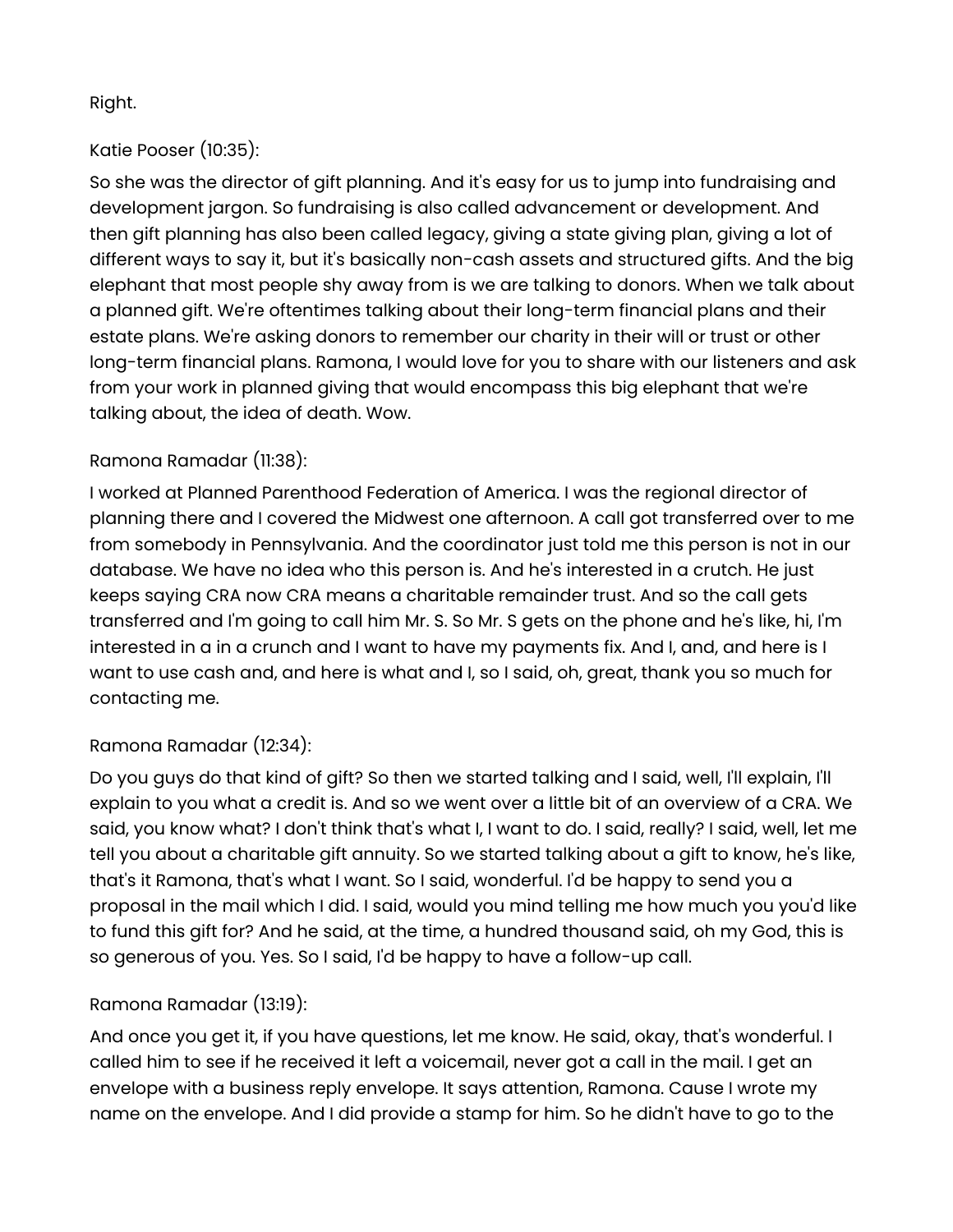post office and he sends the application with a check and then he included a post-it note with a little note to me. And it said, you know, do you remote it? Thank you so much for your help. Thank you so much for explaining to me the, you know, the different types of gifts. And I decided I'll do a little extra, it was a check for \$300,000 annuity and I, the time. So I looked at it and I thought, oh my God, wow.

### Ramona Ramadar (14:08):

I was so excited. It's up the phone and, you know, and, and called him. And I, and I will say, you know, I visited with him on two occasions. And every time I visited with him, we went to the same Japanese restaurant at lunch because lunchtime, you get the special Bentall box. And we both ate the same thing. And every time I left Pennsylvania and I came back to my office in less than two weeks, we received another check of \$300,000 with an application. And he ended up doing four cGAS and each was \$300,000. So that was really amazing. He knew what he wanted to do. And he was one of those low key donors that did not necessarily want a lot of attention. We talked about, we have a donor wall, and we talked about things like that. And he's like, Nope, I'm not interested. He said, whenever you're in Pennsylvania, we'll go to lunch. And

## Katie Pooser (15:07):

Fantastic. So this donor is a person who likely had been supporting the organization for decades. I'm assuming before he called up one day and said, I'm ready to make a hundred thousand dollar gift,

### Ramona Ramadar (15:21):

Right. He was a lapsed donor. He was a small donor, but then for whatever reason, I don't know if mailing stopped or his giving stopped. And they didn't, you know, with his addresses cause he moved into a retirement home. And oftentimes I think with older people, when they, when they moved from their primary address into a facility, some things they change facility where they go into more of an assisted living and then unfortunately hospice and things like that.

# Katie Pooser (15:53):

Well, I wanted to quickly say that with the charitable remainder trust option and the charitable gift annuity option, this is something that distinguishes a planned giving fundraiser from a major gift fundraiser or an annual giving fund fundraiser. Those are gifts that pay lifetime income. So this donor would have made these gifts and then received a portion back for his lifetime. And then at the end of his life, the full remainder would go to the charity. These can be some really significant and important gifts. Can you tell us about how you learned of his passing?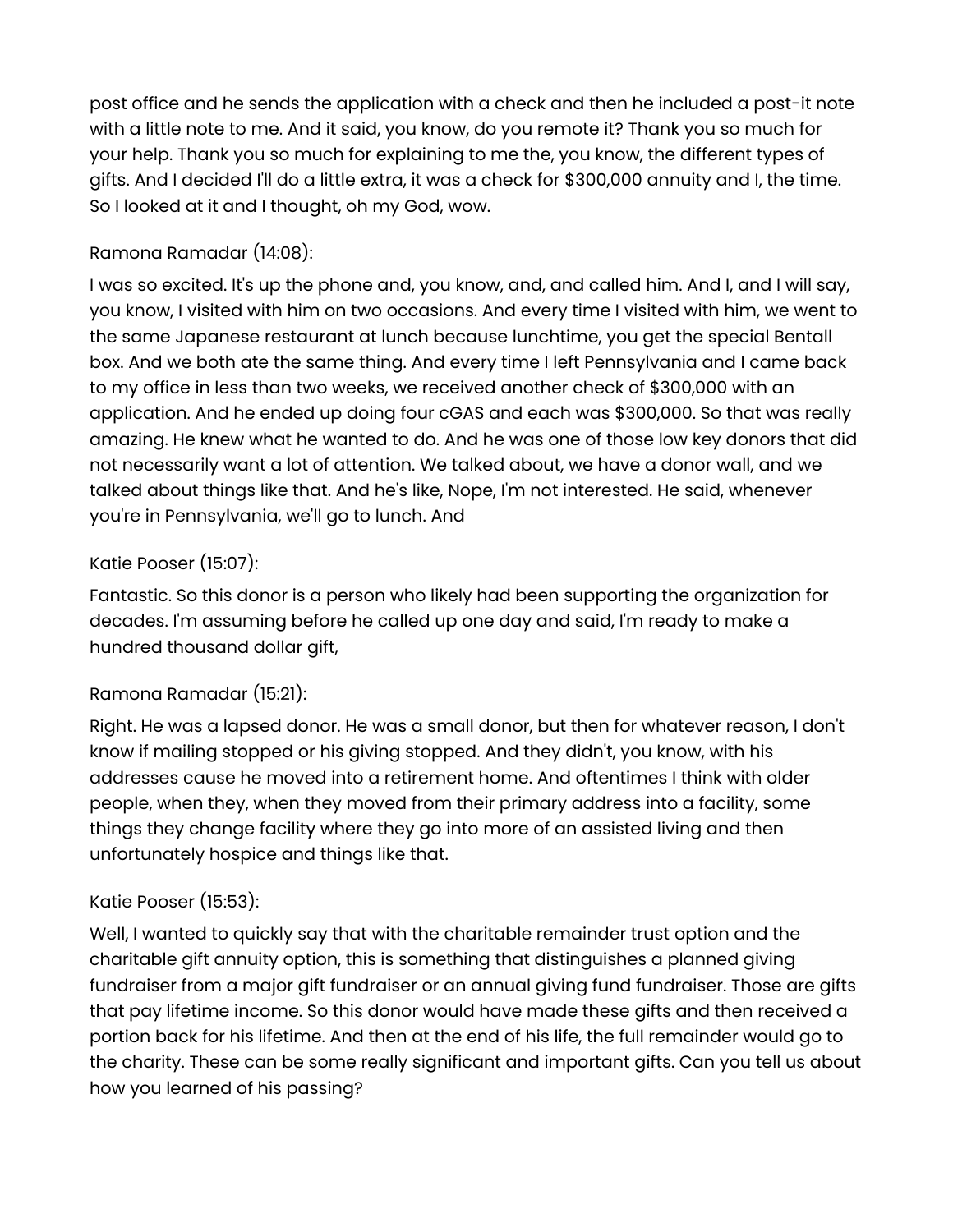# Ramona Ramadar (16:33):

So obviously we, we had a very close relationship, you know, I called to check in, I sent them birthday cards, holiday cards, things like that. And I didn't hear from him for like how me three to four weeks. And I just had this feeling in the pit of my stomach that something was wrong because I was calling and I had sent the notes and it was not like him to not return the calls. So finally got a phone call and he was in the hospital and we had an interesting conversation. I don't know if interesting is the word, but we talked about his health and how he was doing. And Mr. S was in his nineties. So I just want to share that. And he started reminiscing about how wonderful his life had been and all the travels and, and all the, the really sweet endearing things that he's shared with me in the past, during my visits we talked, we kind of like did a whole recap of all of that.

## Ramona Ramadar (17:37):

And then I said to him, you know, I will call you, I will call you next week to check in with you. And he said, you know, Ramona, that's very sweet of you, but I may not be here. And Katie, I will say to you when he said that I, I think I was in shock, but he said it with such grace and compassion. And I mean, he was the one saying this to me and I'm feeling like all these emotions and things. And obviously I'm trying to be professional too. And he said, but that's okay. He said, you're going to have an amazing life. And I wish you, you know, I wish you nothing, but the best and your life will be beautiful. Ramona. Remember that? And I will say like today, him today. And I'm like, whenever I think about life and all the terrible things and like no one there's beauty in everything. Right. So,

### Katie Pooser (18:38):

Right. Yeah. That's that perspective, you know, is one of the reasons why I really appreciate working with this age group and this type of donor, because they, they do have that wisdom that comes with a life well lived. And, and they just, your, your comment about his peacefulness matters to,

### Ramona Ramadar (19:00):

And I will add that was the last time, unfortunately, that we did speak that the next time I spoke to his friend who was in charge of his estate and taking care of things, we did receive a bequest to from him, you know, and his friend did share with me, you know, he, he always talked about my visits with him and things like that. So I guess a part of me felt a part of me felt like, oh my God, like, I didn't do anything for him. If that makes sense. Like maybe I, I, I don't know I could have done more. But then when I listened to what the friend shared, I thought, wow, maybe I did do something. So right.

Katie Pooser (19:46):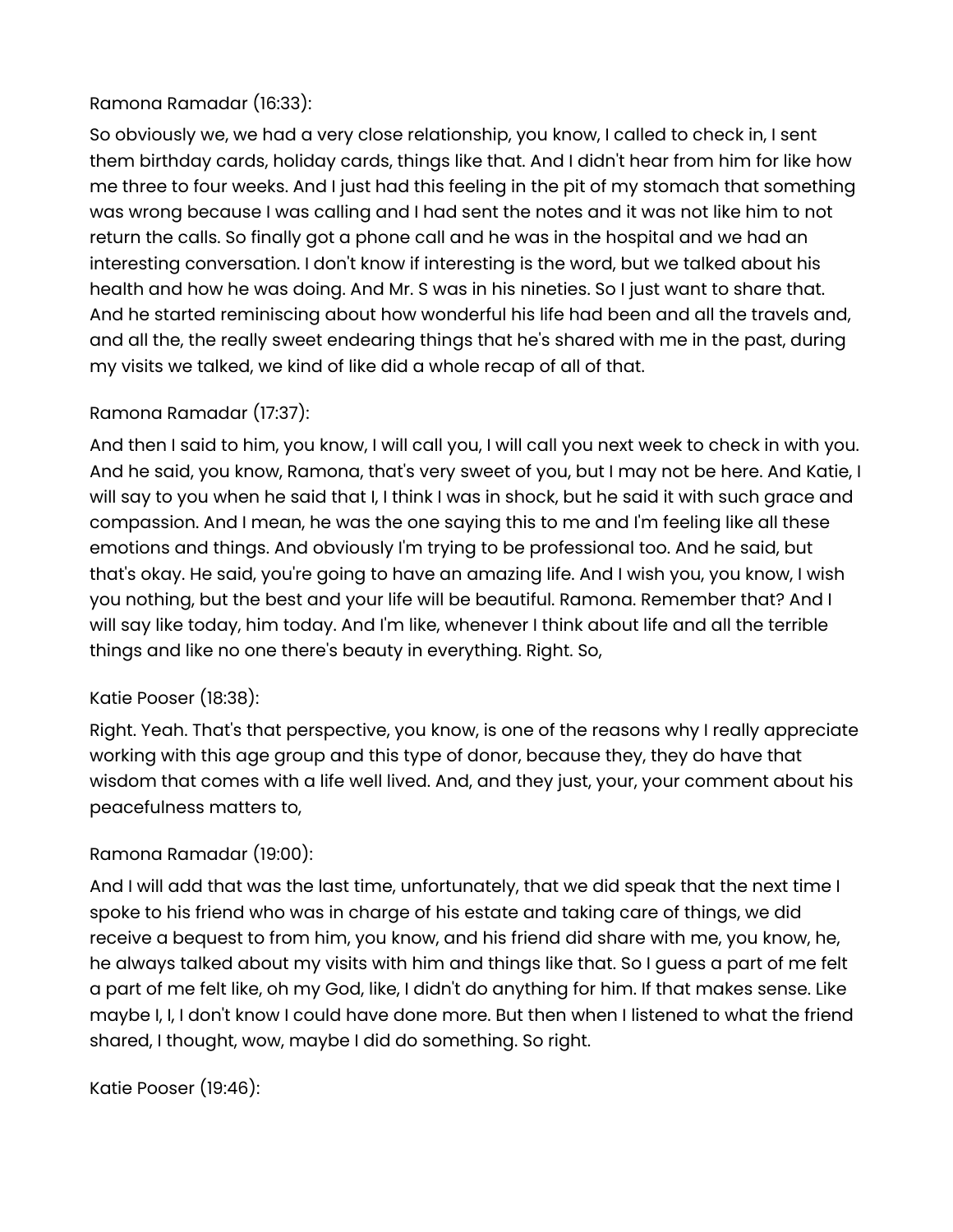Part of the reward of this work is that you are representing the cause that brings you in the donor together and you get to be the voice of the organization and the cause. And you are also building a personal connection. It's a professional connection, but it's a personal connection. And I think that's a really rewarding part of a career in planned giving Ramona. A lot of people talk about planned giving and how they don't want to do it if they're fund development professionals. And they say, I don't want to talk to people about death. What do you say to that?

### Ramona Ramadar (20:26):

I say that talking about death is also talking about life, right? It's, it's part of the circle of life. I also say it's, it's part about what you leave behind your meaning, your purpose, your values, your legacy. So it does not have to be a more bid conversation. And you know, the truth of the matter is he, even if we don't talk about it, it's something that's inevitable. It will happen to each and every one of us. And I think if we appreciate our own mortality, perhaps we might take bigger risks, bolder risks, perhaps we might say, you know what, tomorrow we may not know if we will do this. Maybe we should do it today. And that is something that I personally I try to do every day. I will say, it's a practice, just like my yoga practice.

Katie Pooser (21:24):

I think I get better

# Ramona Ramadar (21:25):

Each day, but, you know, but I also think that inside each and every one of us, I mean, we walk around for the most part, like we're immortal

# Katie Pooser (21:34):

For sure. Thank you, Ramona. In your new role, you're also a hiring manager and I want to hear from you what you look for in a candidate.

# Ramona Ramadar (21:45):

Well, since COVID, you know, a lot of the interviewing now is virtual. My preference is really to meet somebody in person. I think I think it's great to have a well-polished resume and to check all the boxes. But I, I also think that I need to, to have an interaction in person, obviously, you know, because of the pandemic, sometimes you're forced to do it virtually. I think virtually is also helpful. I look for people who are curious, I look for people who want to be challenged, who were open-minded to trying different things, who will also challenge me. And I think those are some of the things I look for. I want someone who's on my team that will say, Ramona, I have a better idea for that project. I think we should be doing it this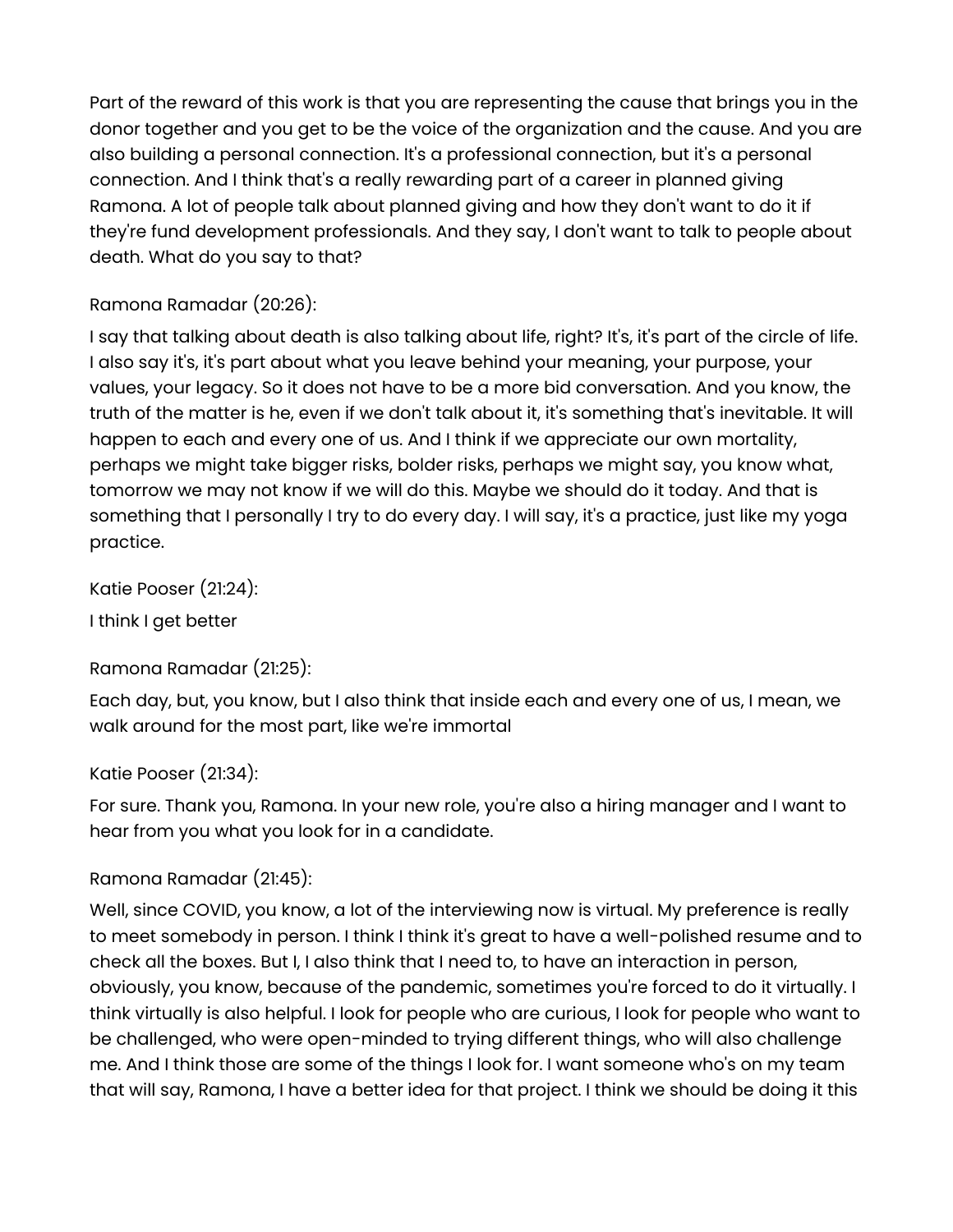way. And those are some of the things that I think about when I'm hiring and not necessarily, you know, do they have all the boxes checked on the job description, right.

# Katie Pooser (22:48):

Are you ever thinking about how is this person going to fit into the whole team? Yes,

# Ramona Ramadar (22:54):

Yes. So after I do the initial interview, I would most certainly have the other people weigh in that's on my team because you know, you're only as strong as your weakest link, right. And being, being a productive, successful team. And when you're in flow, I call it flow. Like when you're in flow and you're working with a team, I mean, you can be a team of two or three and you could be a rock star. You can also be a team of 10 and not get anything done. Right.

# Katie Pooser (23:26):

Right. If you're not synchronized and you're not going towards the same goals, that's excellent. Now that your career in fundraising has hit the decade. Mark, can you talk to me about any resources that you have relied upon over the last 10 years or any resources that you've newly found or resources that were extremely helpful at the beginning of your career?

### Ramona Ramadar (23:55):

So I will say finding a mentor is extremely important and also reading continuously reading and, and that's something I think each and every one of us should be doing on a regular basis. I mean, I personally would love to read a lot more than I, that I do, but I try to, you know, get a book at least a month, one book a month, listening to podcasts, as far as for the non-profit world, you know, I'm a member and executive board member at the philanthropic plan giving group of greater New York, also known as Pickney. So try to find an organization that aligns with whatever sector you're going into. And, and in this case it would be, if it's just a broad range of development, then it could be AFP. It could be with things like that. I think

### Katie Pooser (24:47):

That's the association of fundraising professionals and women in development with those acronyms, right? Yeah,

```
Ramona Ramadar (24:55):
Yeah,
```

```
Katie Pooser (24:55):
```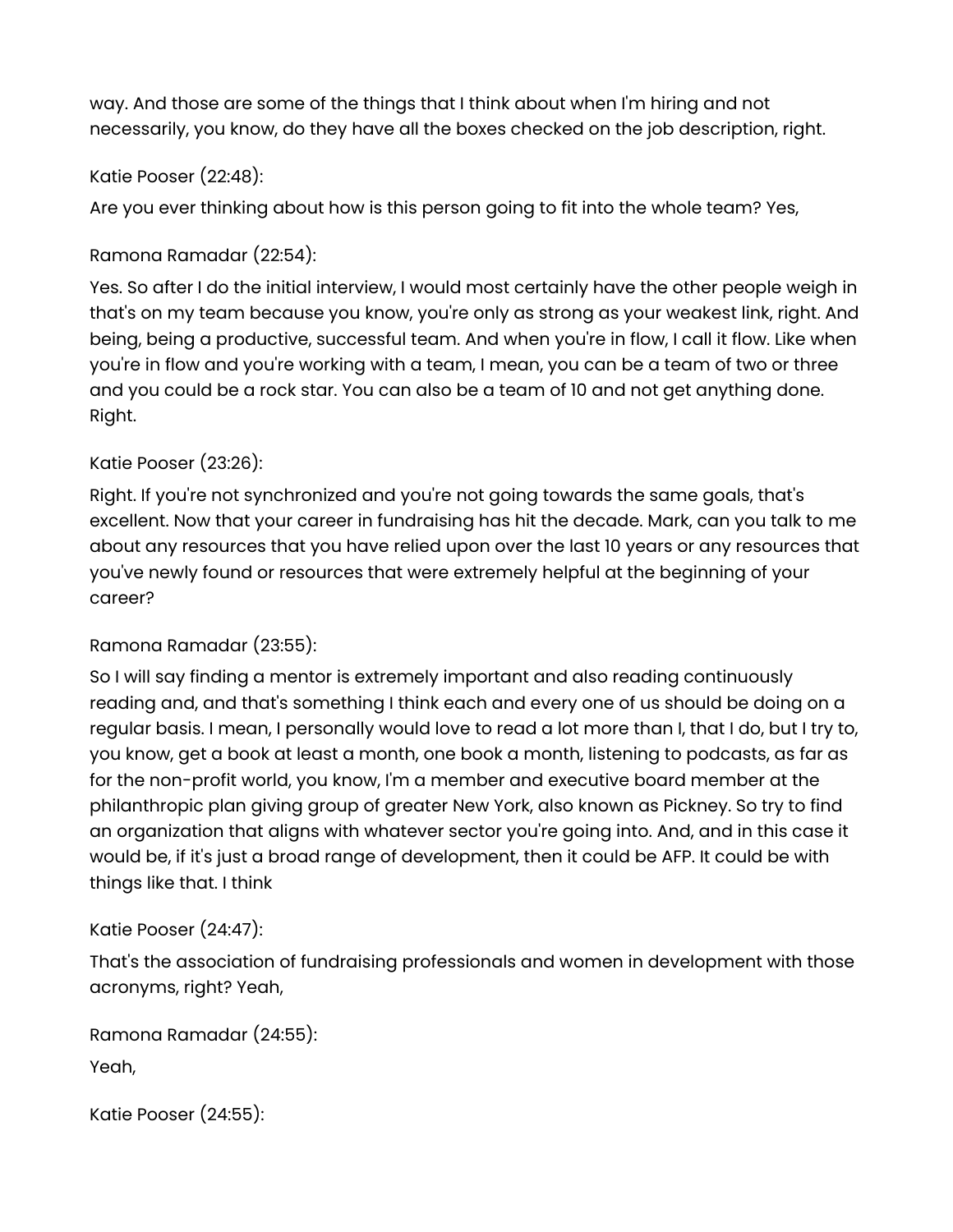Yeah, no, that's great. And can I interrupt really quick with this idea? No matter where you are in the world, the websites of these organizations can be useful and they will be doing virtual events for the future. You know, it's, it's not going to be mandatory to be in person to be involved in some of these groups. So if you're, if you're listening from a place that you'd feel is sparsely populated, know that you can be connected into these professional associations without necessarily being geographically centralized.

## Ramona Ramadar (25:32):

That's a great point, Katie. Yes. And one other thing I will add if you're starting out in a development office and maybe you are the admin or a coordinator, look internally at your organization and look at the, the roles and the jobs that perhaps the director of development have, invite them out to coffee. Perhaps you send an email and say, Hey, maybe we have lunch or something like that. These are the people that are seasoned. They've already done a lot of time within the organization. Perhaps they might be a break connector for a future role and things like that. So I always liked to tell people too, it's great to go outside, but also start where you're at because sometimes the, as we call some donors hidden gems, the ones that are right right there.

## Katie Pooser (26:23):

Yes. Yes. That's a great, a great, great point. You know, it's, it's awesome to have LinkedIn too, because you can look at the resumes of the people that you work with and you, you may not ever know that they have extensive experience in a certain area or a similar life story as you, you, you may not realize how, how connected you may be to the people closest to you at the office.

### Ramona Ramadar (26:49):

Yeah. And for example, Katie, I will say I've had a coffee before COVID with two people who connected through a connection on LinkedIn connected me to the person. So yes, to your point, that's happened. And I, I met them for coffee.

# Katie Pooser (27:05):

That's great. And while we're here that this is all about engaging your network to help you identify potential roles, to help you identify where you could go next or what you could do next. And this is the point in time where I have to say, check out informational interviewing every fundraising professional I've ever come across is happy to talk to a well-prepared person. That's rising in their career. Ramona at philanthropic planning group of greater New York. I know you're our diversity equity and inclusion. Chairwoman. Can you tell me how diversity equity and inclusion play a role in the work you do or in the volunteer work that you're doing?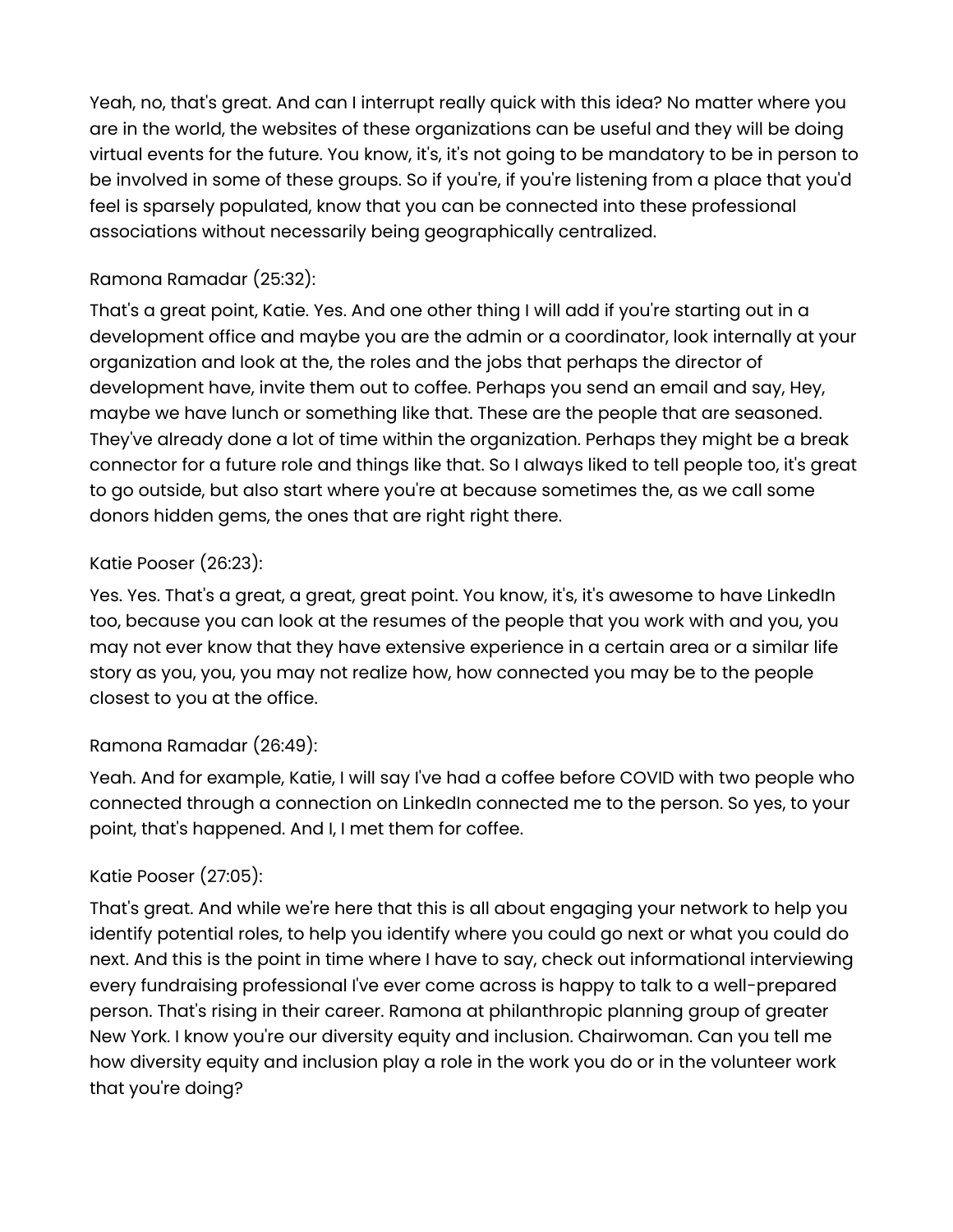## Ramona Ramadar (27:50):

I'll talk a little bit about my role at the philanthropic plan giving group of greater New York. The, the conversation around diversity equity and inclusion actually began about three years ago with the board and COVID happened. And it really forced us to take a pause and really take a step back and reflect and think about where the organization was at last year was also a very unique year. There was a lot of social unrest and injustice and things like that. I think what was happening within our communities and society also made this work, something that we need to prioritize. So the board of pygmy decided, you know, yes, this is work we want to do. We looked deeply within the current structure, culture and governance. And we acknowledged that we didn't know a lot of things. So we, we brought in a a coach and a consultant who came in and provided training for all the board members.

## Ramona Ramadar (28:49):

And then we, so we started with the organizational leadership and then we worked to identify ways in which we can address diversity, equity and inclusion. And we really had three main goals. We wanted to make sure that the board had clarity and commitment of DEI principles and practices, as they relate to building effective boards. Second, we wanted a diverse who'll of board candidates and then directors that reflect the changing demographics of Pygmies membership, because we were forced to be online and we can see that a lot of our membership base was changing. So that was important. And then finally, we wanted to make sure we have a welcoming and inclusive word culture because you cannot invite people to be on the board and then not have a place to welcome them or empower them in, in making decisions. So that pretty much was kind of in a nutshell, what we were to do.

### Ramona Ramadar (29:41):

And I have to say, I am really proud and happy with all of our work so far, we're not finished, and this is something that's going to be ongoing. One of the things that surprised us, actually, we had stronger board engagement, believe it or not because of this project, everyone on the board rolled up their sleeves and got involved, attended both training sessions and a wrap-up session with the consultant. And we were able to complete a DEI statement. We had a board manual, the DEI chair position got elevated to the executive word. And I can't wait for pygmy to see where we're at in 2022, because if we did so much within the past year, I think possibilities are endless.

### Katie Pooser (30:26):

I appreciate the idea that you've echoed twice. Now this concept of you can have a team of three people that do great because they're in sync and you can have a board of directors that may have been not as engaged, but then given a task that they could really